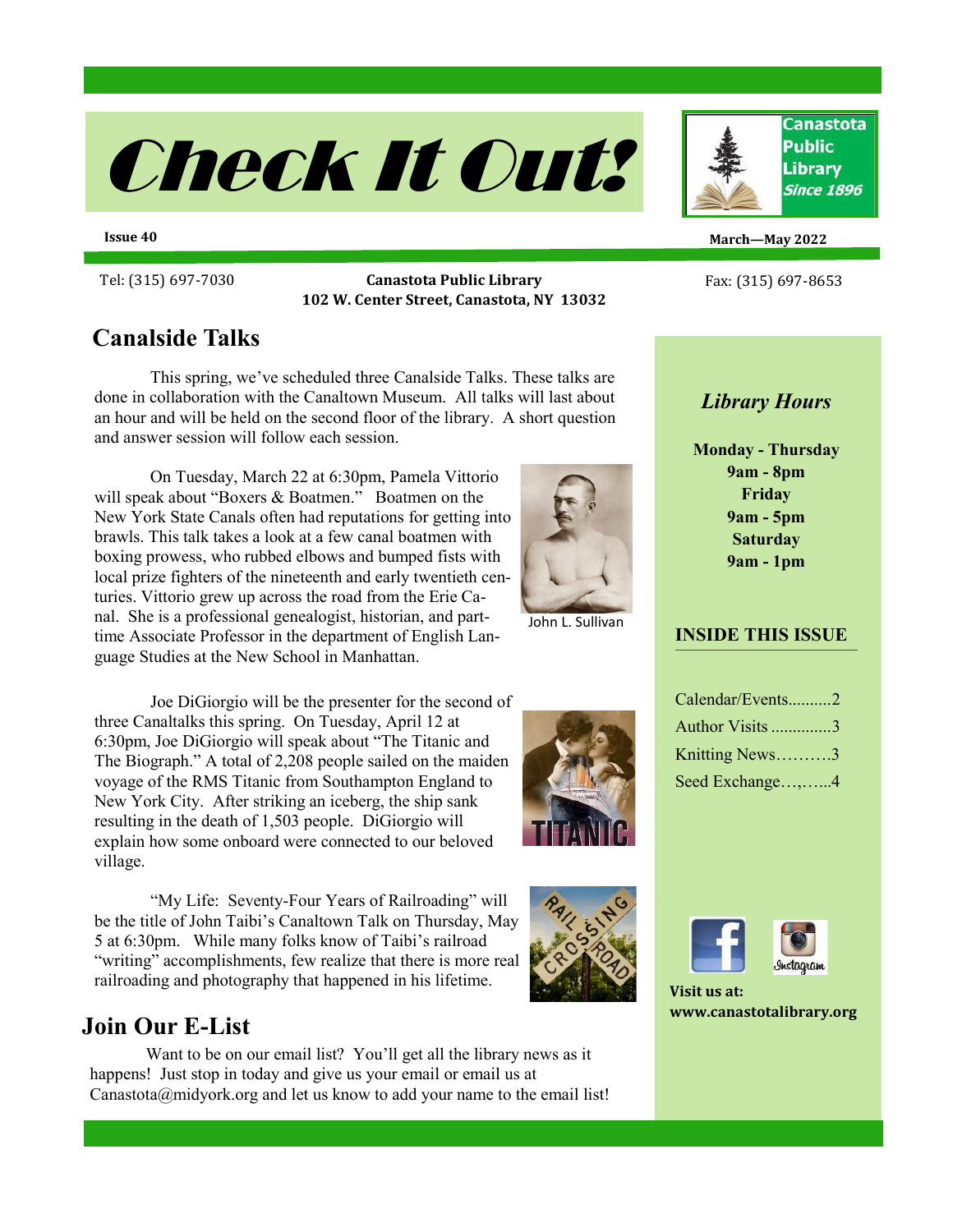#### **Our Calendar**

#### **March**

Mar 15: **Auschwitz** Bill Maxian 6:30pm

#### Mar 22: **Canalside Talk** Boxers & Boatmen Pamela Vittorio 6:30pm

Mar 29: **Mobile Mammography Center**  Library Parking Lot 10 - 3pm

#### **April**

April 5: **Normandy** Bill Maxian 6:30pm

April 12: **Canalside Talk** The Titanic and The Biograph J. DiGiorgio, 6:30pm

#### April 27: **Author Visit**

 Norman Dann Passionate Energies 6:30pm

#### **May**

May 5: **Canalside Talk** My Life of RailroadingJohn Taibi, 6:30pm

#### May 19: **Author Visit** John Taibi HOJACK, 6:30pm

# **On-Going Library Happenings**

#### **Babies/Preschoolers**

- **1,000 Books Before Kindergarten Program** Sign up for this special reading program where you read with your child every day. For each 100 books read, we offer incentives!
- **Dolly Parton Imagination Library** For babies through age 5. Sign up your child to get a book each month from the library and the Dolly Parton Imagination Library. Details at the library.
- **Storytime with Mrs. Liz** is for Preschoolers. **Storytime begins Thursdays at 10am in the Children's Area from Feb 3 through May 26**. Masks are required. A summer Storytime will be held beginning in July. Please check our website for details.

#### **Adults**

- **Scrapbooking** meets at the library on the second Monday of every month at 5:30pm. Bring your projects, including photographs and supplies. The group meets in the Lawson Community Room.
- **Geri-Fit,** an exercise group for Seniors, meets at the library each week on Monday and Thursday at 10am in the Lawson Community Room. There is no class on the second Monday of each month. Most exercise is done from a chair.
- **GED Classes and Tutoring** provides free one on one classes and test preparation for the High School Equivalency Exam. Scheduled by appointment. Call Donna Bocketti at 315-345-1640.
- **Bone Builders** meets each Tuesday at the library at 10am. A program of RSVP, the group is welcoming new members.
- **Book Fair** is offered year-round in the lower level of the library in our lounge. Donation based, this fair is a great way to pick up the books you want to add to your personal collection while supporting the library.
- **Creative Cards & Crafts** meets on the second Monday of every month at 10am. Come and make beautiful cards for your loved ones.
- **Chair Caning** meets Mondays at 1pm. Call for more information.
- **Party Bridge** is played every Thursday afternoon at the library beginning at 1pm. Participants should be experienced Bridge players! Party Bridge welcomes players to attend whenever they are available.
- **Writing Groups:** There are two writing groups meeting at the library. One is an afternoon group and meets the second and fourth Tuesday Afternoon at 3pm each month. Tish and Dean Dickinson coordinate this group. The second meets the first and third Monday of the month at 6:30pm. Beth Totten coordinates the Monday Evening Group.
- **Thursday Night and Friday Morning Knitting Groups** welcome new and experienced knitters. The Thursday Night Knitters meet at 5:30pm. Friday Morning Knitters meet at 10am.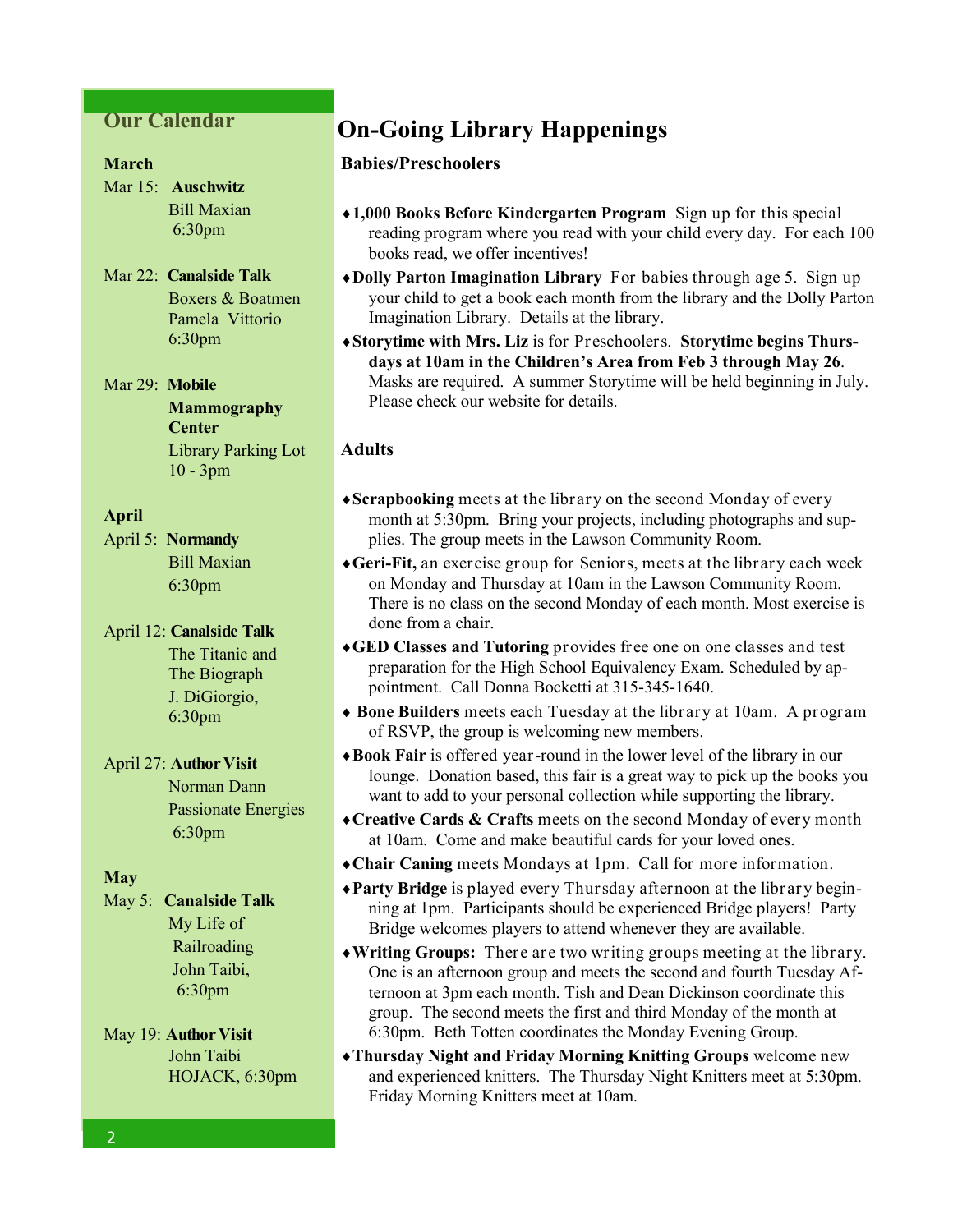# **Amazing Travelogues Book Club Selections**

Bill Maxian is returning to the library with two more additions of his travelogues. Both presentations will last about an hour, with plenty of time for questions following the slide shows.

On Tuesday, March 15 at 6:30 pm, join Maxian in the Lawson Community Room as he presents "Remnants of the Holocaust in Poland." The presentation will detail Maxian's three trips to Poland in  $2016$ ,  $2017$ and 2018. With more than 2,000 slides, Maxian will tell the story of the Warsaw Ghetto as well as Auschwitz/ Birkenau Extermination camps.



# **Author Visits**

On April 27 at 6:30pm, Norman Dann, PhD will discuss his newest book, "Passionate Energies: The Gerrit & Ann Smith Family of Peterboro NY through a Century of Reform." Starting in the 1820s and continuing through the 1920s, the Smith family of Peterboro, NY led the way in some of the greatest reform efforts in the nation's history. Ì

'assionat

John Taibi will join us on Thursday, May 19th at 6:30pm to talk about his latest book, "HOJACK." The book tells the history of the Rome, Watertown and Ogdensburg Railroad. Enquiring minds are hoping that Mr. Taibi can shed some light on the "HOJACK" nickname for the line!

# **Knitter's News**

One of our greatest fundraising events of the year is by our two knitting groups. This year, the groups put on a fabulous Baby Sweater Auction in December to benefit our Dolly Parton Imagination Library. Through that auction and the sale of other knitted items, the groups raised over \$1,000. Additionally, the groups donated over 355 knitted items to groups like Wanderer's Rest, Oneida Healthcare, Head Start, Canastota Central School Pre-K classes and the Rescue Mission.

At the end of the year and through the winter, the group provides scarves, hats and mittens to those in need through our "I Am Not Lost" Initiative. Knitted items are distributed through local Community Cupboards and the Library to folks who may be in need of winter bundling! To date, more than 100 items have been distributed.

*Book Chat meets at 1pm:*

**Mar 29: Island of Sea Women by Lisa See**

**April 26: Nothing to See Here by Kevin Wilson**

**May 31: Then She Was Gone by Lisa Jewel**

**June 28: The Only Woman in the Room by Marie Benedict** 

*Lit Club meets at 10:30am:*

**Mar 21: Outlander by Diana Gabaldon**

**Apr 18: All I Really Need to Know, I Learned in Kindergarten by Robert Fulgham**

**May 16: The Red Tent by Anita Diamante**

**June 20: Mrs. Lincoln's Dressmaker by Jennifer Chiaverini**

> *Books are available one month prior to the meeting.*